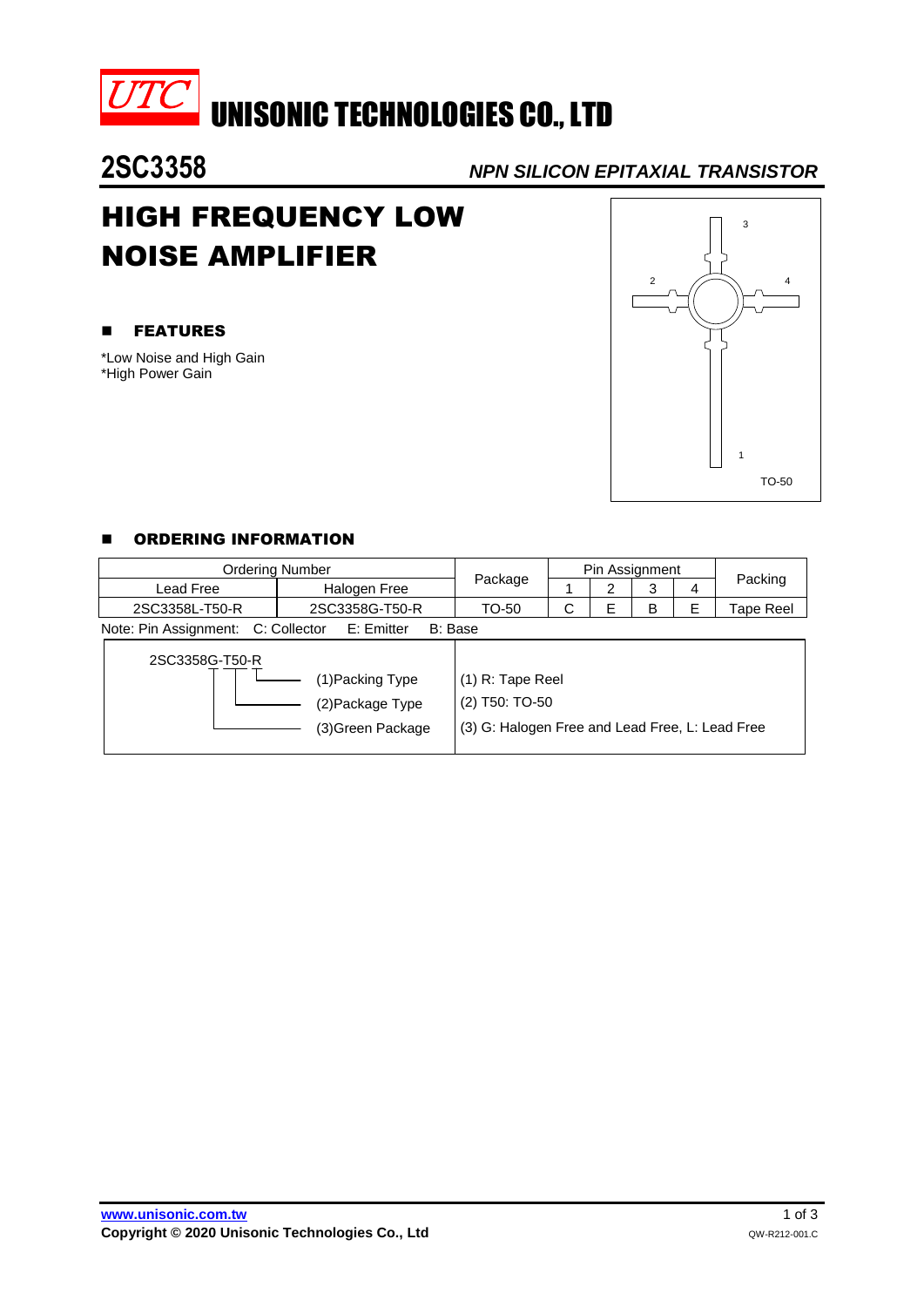#### **ABSOLUTE MAXIMUM RATINGS** ( $T_c = 25^{\circ}$ C, unless otherwise stated)

| <b>PARAMETER</b>                | <b>SYMBOL</b>               | <b>RATINGS</b> | <b>UNIT</b> |
|---------------------------------|-----------------------------|----------------|-------------|
| Collector-Base Voltage          | V <sub>CBO</sub>            | 20             |             |
| Collector-Emitter Voltage       | V <sub>CEO</sub>            | 12             |             |
| Emitter-Base Voltage            | V <sub>EBO</sub>            |                |             |
| <b>Collector Current</b>        | IC.                         | 100            | mA          |
| <b>Total Device Dissipation</b> | Pn                          | 250            | mW          |
| Junction Temperature            |                             | 150            | °C          |
| Storage Temperature             | $\mathsf{T}_{\texttt{STG}}$ | $-65 - +150$   | $\circ$     |

Note: Absolute maximum ratings are those values beyond which the device could be permanently damaged. Absolute maximum ratings are stress ratings only and functional device operation is not implied.

#### **ELECTRICAL CHARACTERISTICS**

| <b>PARAMETER</b>                  | <b>SYMBOL</b>   | <b>TEST CONDITIONS</b>              | <b>MIN</b> | TYP | MAX | UNIT |
|-----------------------------------|-----------------|-------------------------------------|------------|-----|-----|------|
| <b>ICollector Cut-Off Current</b> | <b>I</b> CBO    | $V_{CB} = 10V$ , $I_E = 0$          |            |     | 1.0 | μA   |
| <b>Emitter Cut-Off Current</b>    | <b>IEBO</b>     | $V_{EB} = 1V$ , $I_C = 0$           |            |     | 1.0 | μA   |
| <b>IDC Current Gain (Note)</b>    | h <sub>FE</sub> | $V_{CF}$ =10V, $I_C$ =20mA          | 50         |     | 300 |      |
| <b>Transition Frequency</b>       | İт              | $VCE=10V, IC=20mA$                  |            |     |     | GHz  |
| Feed-Back Capacitance             | Cre             | $V_{CB}$ =10V, $I_E$ =0, f=1.0MHz   |            |     | 1.0 | pF   |
| Noise figure                      | NF              | $V_{CE}$ =10V, $I_C$ =7mA, f=1.0GHz |            |     | 2.0 | dB   |